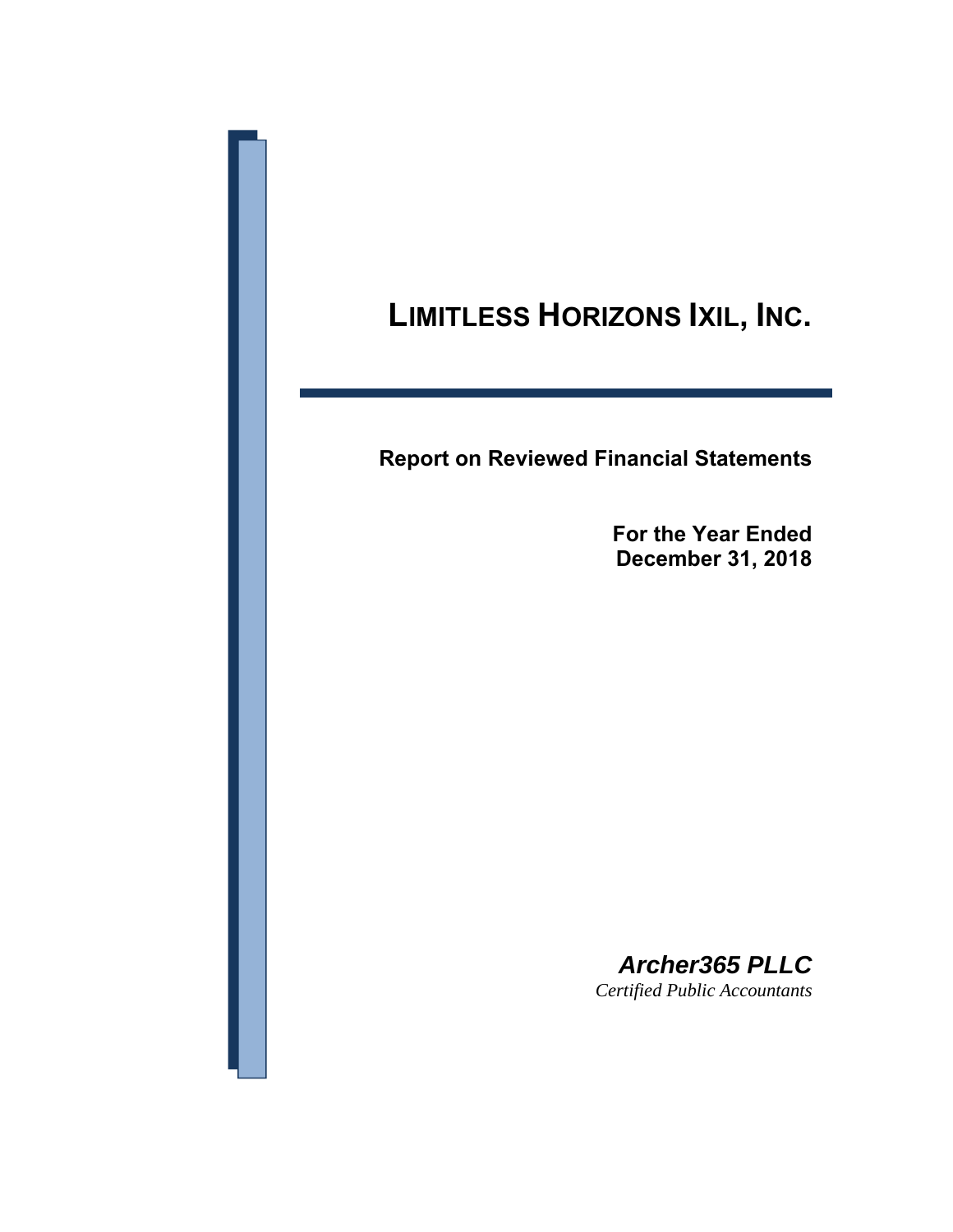# **Limitless Horizons Ixil, Inc.**

# **Table of Contents**

| <b>Financial Statements</b> |  |
|-----------------------------|--|
|                             |  |
|                             |  |
|                             |  |
|                             |  |
|                             |  |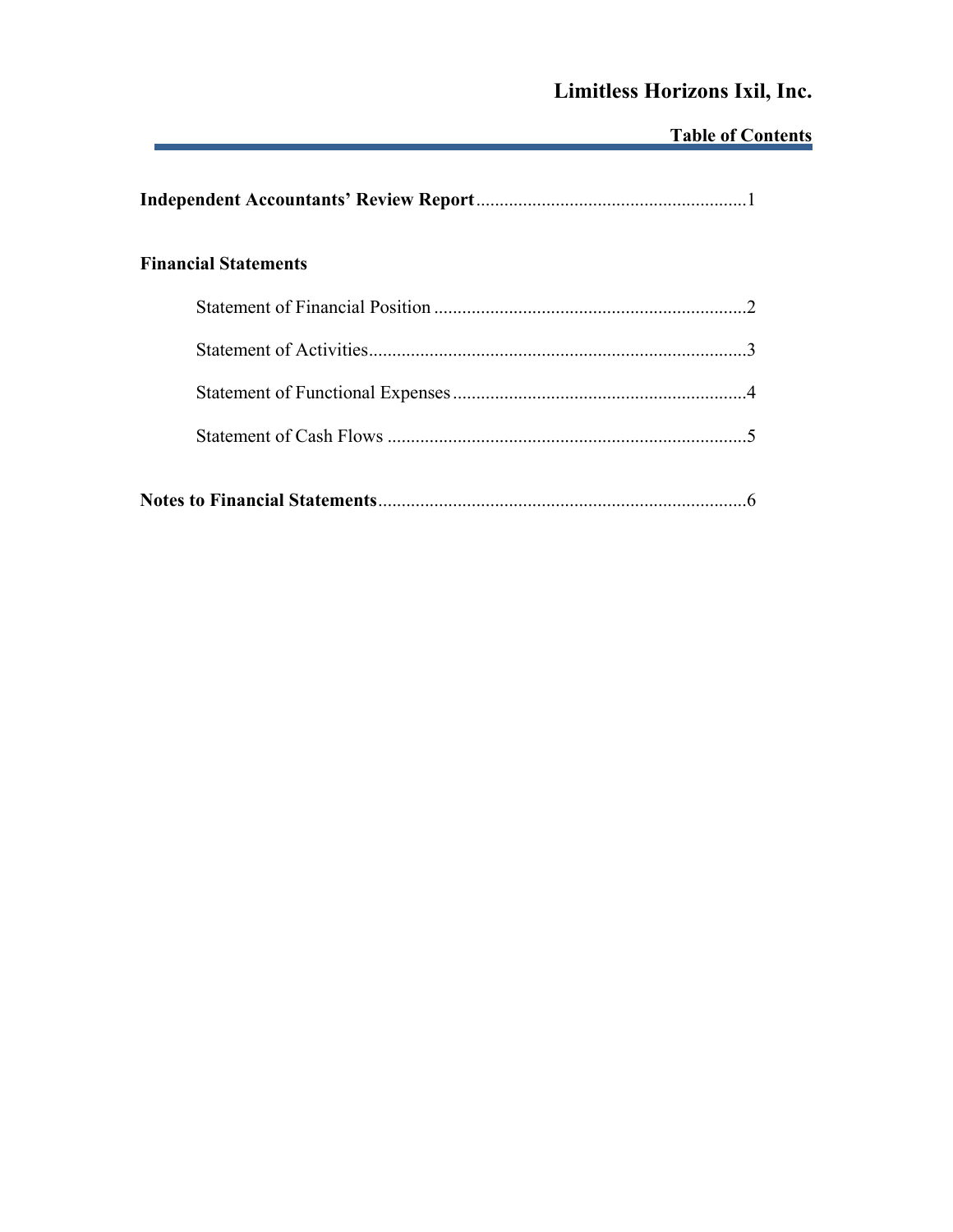

## **Independent Accountants' Review Report**

To the Board of Directors LIMITLESS HORIZONS IXIL, INC. Roslindale, Massachusetts

We have reviewed the accompanying financial statements of Limitless Horizons IXIL, Inc. (a nonprofit organization), which comprise the Statement of Financial Position as of December 31, 2018, and the related Statement of Activities, Statement of Functional Expenses and the Statement of Cash Flows for the year then ended, and the related notes to the financial statements. A review includes primarily applying analytical procedures to management's financial data and making inquiries of entity management. A review is substantially less in scope than an audit, the objective of which is the expression of an opinion regarding the financial statements as a whole. Accordingly, we do not express such an opinion.

#### **Management's Responsibility for the Financial Statements**

Management is responsible for the preparation and fair presentation of these financial statements in accordance with accounting principles generally accepted in the United States of America; this includes the design, implementation, and maintenance of internal control relevant to the preparation and fair presentation of financial statements that are free from material misstatement whether due to fraud or error.

#### **Accountant's Responsibility**

Our responsibility is to conduct the review engagement in accordance with Statements on Standards for Accounting and Review Services promulgated by the Accounting and Review Services Committee of the AICPA. Those standards require us to perform procedures to obtain limited assurance as a basis for reporting whether we are aware of any material modifications that should be made to the financial statements for them to be in accordance with accounting principles generally accepted in the United States of America. We believe that the results of our procedures provide a reasonable basis for our conclusion.

#### **Accountant's Conclusion**

Based on our review, we are not aware of any material modifications that should be made to the accompanying financial statements in order for them to be in accordance with accounting principles generally accepted in the United States of America.

Archer 365 PRPC

November 5, 2019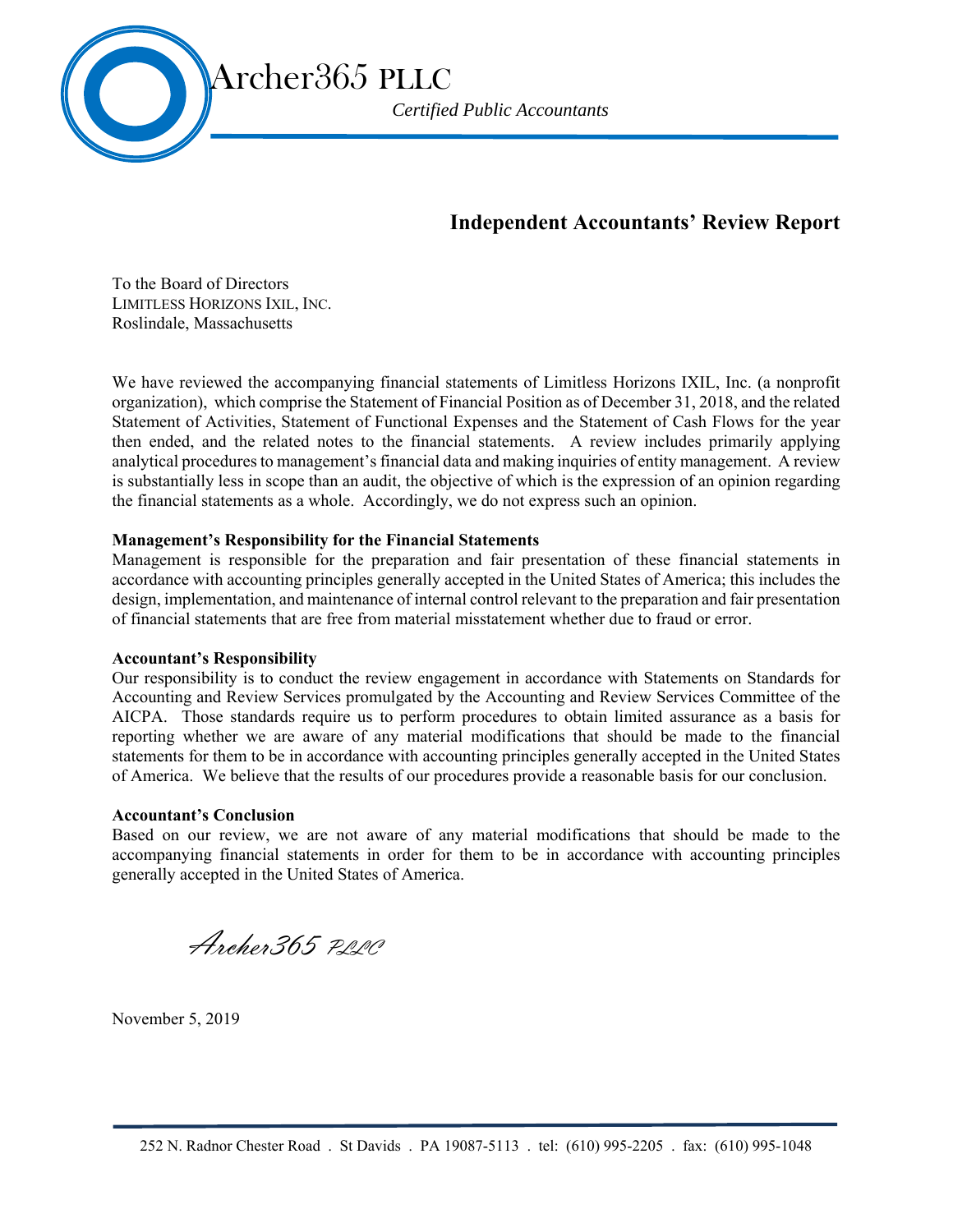## **Statement of Financial Position**

| As of December 31, 2018                  |             |
|------------------------------------------|-------------|
| <b>Assets</b>                            |             |
| <b>Current Assets</b>                    |             |
| Cash and Cash Equivalents                | \$231,308   |
| Investments (at fair value)              | 97,409      |
| <b>Contributions Receivable</b>          | 28,479      |
| <b>Grants Receivable</b>                 | 25,000      |
| Prepaid Expenses and Other Assets        | 3,428       |
| <b>Total Current Assets</b>              | 385,624     |
| <b>Property and Equipment at Cost</b>    |             |
| Land                                     | 30,073      |
| Land Improvements                        | 1,172       |
| <b>Computer Equipment</b>                | 5,521       |
| Office Equipment                         | 7,470       |
|                                          | 44,236      |
| Less: Accumulated Depreciation           | 9,650       |
| <b>Total Property and Equipment, Net</b> | 34,586      |
| <b>Total Assets</b>                      | \$420,210   |
| <b>Liabilities and Net Assets</b>        |             |
| <b>Current Liabilities</b>               |             |
| <b>Accounts Payable</b>                  | \$<br>6,188 |
| <b>Accrued Liabilities</b>               | 32,675      |
| <b>Total CurrentLiabilities</b>          | 38,863      |
| <b>Net Assets</b>                        |             |
| Net Assets without Donor Restrictions    | 324,800     |
| Net Assets with Donor Restrictions       | 56,547      |
| <b>Total Net Assets</b>                  | 381,347     |
| <b>Total Liabilities and Net Assets</b>  | \$420,210   |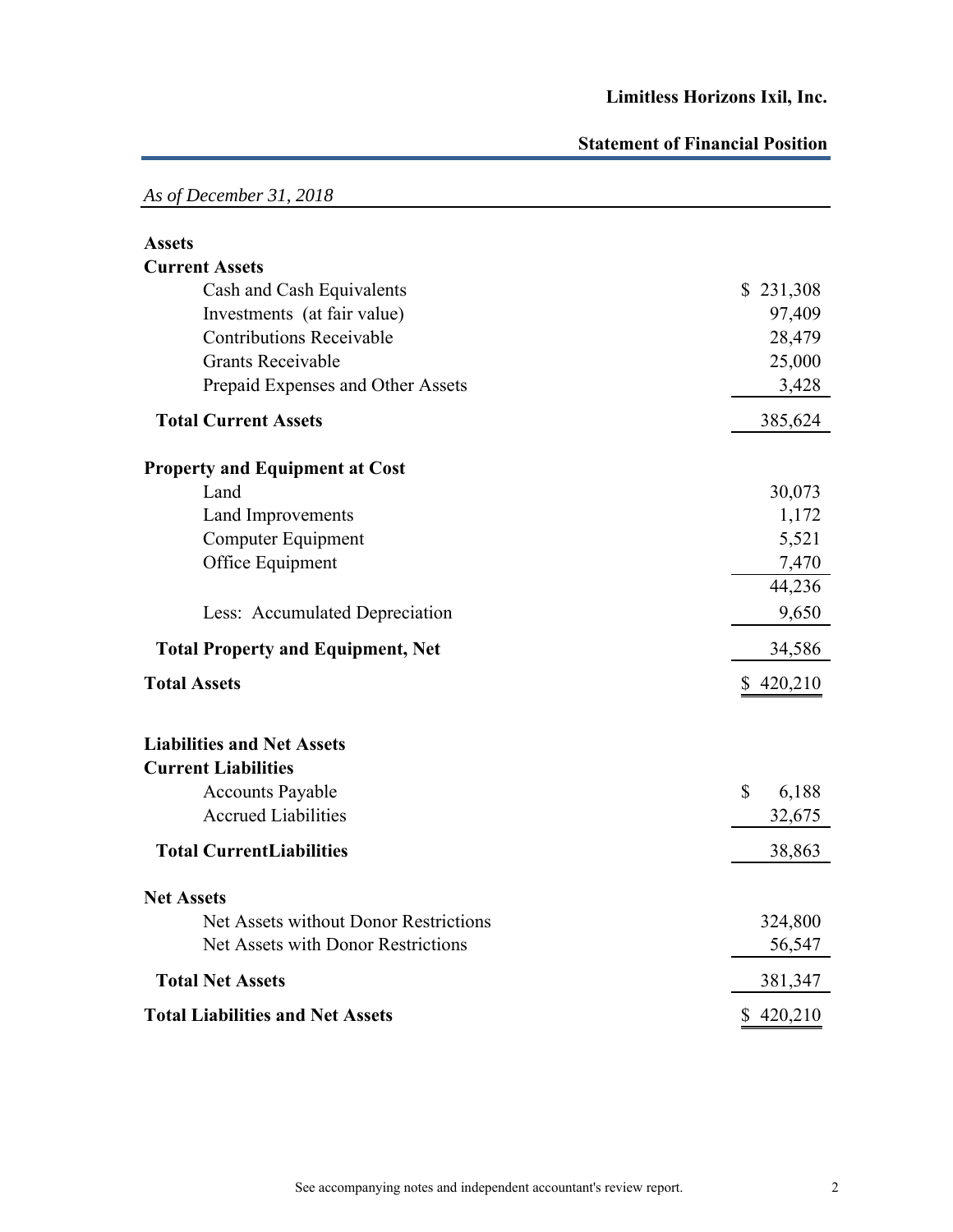## **Statement of Activities**

|                                       |              | <b>Without Donor</b><br>Restrictions | With Donor<br>Restrictions | Total<br>2018 |
|---------------------------------------|--------------|--------------------------------------|----------------------------|---------------|
| <b>Revenue and Support</b>            |              |                                      |                            |               |
| Contributions                         | $\mathbb{S}$ | 150,519                              | \$32,160                   | \$<br>182,679 |
| Grants                                |              |                                      | 56,547                     | 56,547        |
| <b>Craft Sales</b>                    |              | 28,234                               |                            | 28,234        |
| Tourism Revenue                       |              | 30,947                               |                            | 30,947        |
| Interest and Other                    |              | 6,897                                |                            | 6,897         |
| Gain on Sale of Investments           |              | 10,066                               |                            | 10,066        |
| Unrealized Loss on Investments        |              | (11, 438)                            |                            | (11, 438)     |
| Net Assets Released from Restrictions |              | 92,160                               | (92,160)                   |               |
| <b>Total Revenues and Support</b>     |              | 307,385                              | (3, 453)                   | 303,932       |
| <b>Expenses</b>                       |              |                                      |                            |               |
| Program Services                      |              | 305,220                              |                            | 305,220       |
| Fundraising                           |              | 62,671                               |                            | 62,671        |
| General and Administrative            |              | 32,312                               |                            | 32,312        |
| <b>Total Operating Expenses</b>       |              |                                      |                            |               |
| <b>Before Depreciation</b>            |              | 400,203                              |                            | 400,203       |
| Depreciation                          |              | 1,934                                |                            | 1,934         |
| <b>Total Expenses</b>                 |              | 402,137                              |                            | 402,137       |
| Change in Net Assets                  |              | (94, 752)                            | (3, 453)                   | (98,205)      |
| Net Assets at Beginning of Year       |              | 419,552                              | 60,000                     | 479,552       |
| Net Assets at End of Year             | \$           | 324,800                              | \$56,547                   | \$<br>381,347 |

*For the Year Ended December 31, 2018*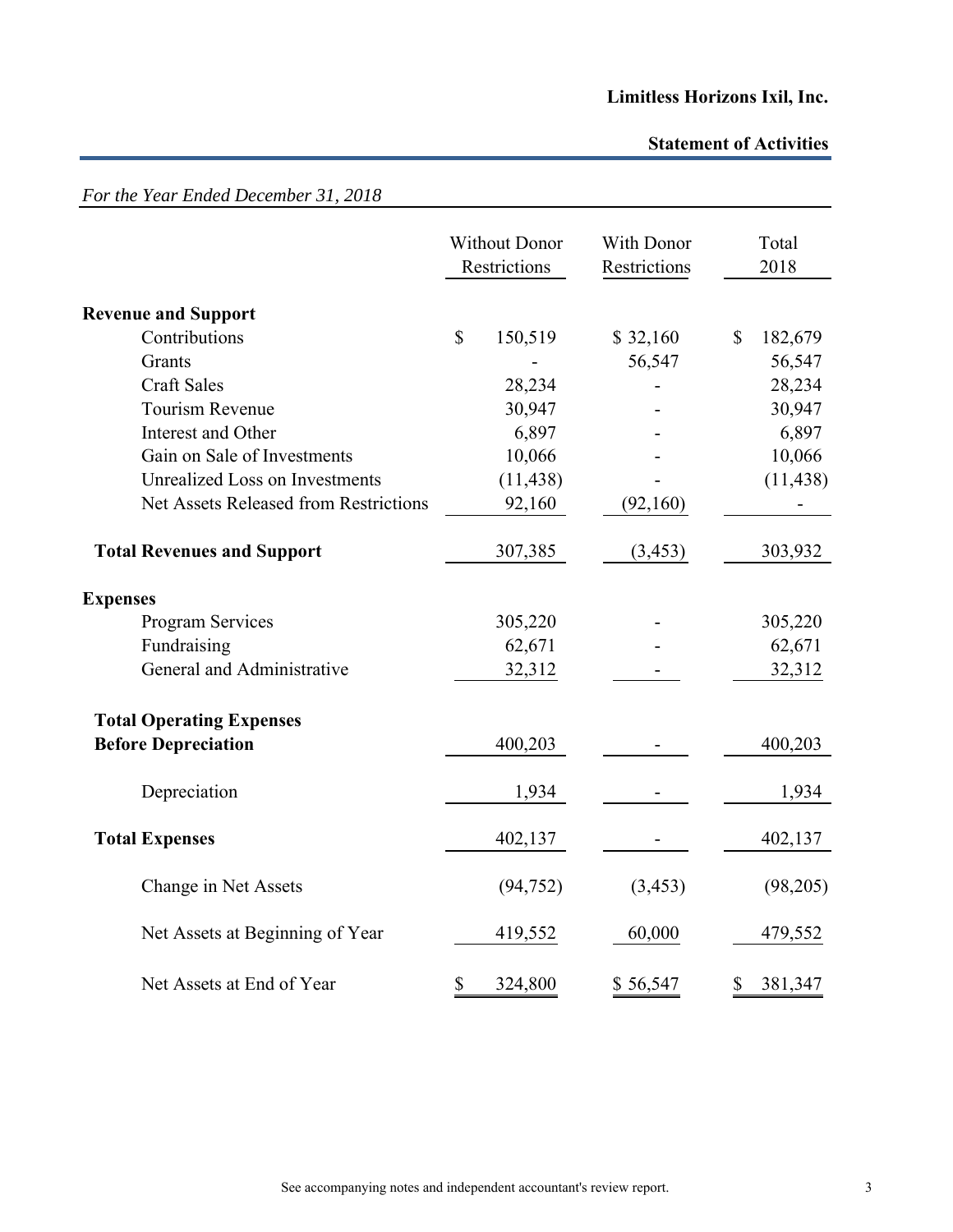## **Limitless Horizons Ixil, Inc. Horizons Ixil, Inc.**

#### **Statement of Functional Expenses**

|                                             | Supporting Services |                     |              |                               |                          |                       |               |
|---------------------------------------------|---------------------|---------------------|--------------|-------------------------------|--------------------------|-----------------------|---------------|
|                                             |                     | Program<br>Services |              | General and<br>Administrative | Fundraising              | Suporting<br>Subtotal | Total<br>2018 |
| <b>Expenses</b>                             |                     |                     |              |                               |                          |                       |               |
| Distributions to Guatemalan NGO             | S                   | 184,766             | $\mathbb{S}$ |                               | \$                       | \$                    | \$<br>184,766 |
| Salaries and Related Benefits               |                     | 73,183              |              | 19,958                        | 39,918                   | 59,876                | 133,059       |
| Cost of Craft Sales                         |                     | 10,920              |              |                               |                          |                       | 10,920        |
| Stipends                                    |                     | 6,892               |              | 1,880                         | 3,759                    | 5,639                 | 12,531        |
| Tourism expenses                            |                     | 14,810              |              |                               |                          |                       | 14,810        |
| Rent, Utilities and Maintenance             |                     | 3,456               |              | 1,017                         | 2,304                    | 3,321                 | 6,777         |
| Travel and Meals                            |                     | 2,647               |              | 779                           | 1,765                    | 2,544                 | 5,191         |
| Telephone and Technology                    |                     | 2,251               |              | 662                           | 1,500                    | 2,162                 | 4,413         |
| <b>Bank and Processing Fees</b>             |                     |                     |              | 2,982                         |                          | 2,982                 | 2,982         |
| Supplies and Materials                      |                     | 510                 |              | 149                           | 340                      | 489                   | 999           |
| Accounting and Legal Fees                   |                     |                     |              | 3,226                         | $\overline{\phantom{a}}$ | 3,226                 | 3,226         |
| Consulting                                  |                     | 4,971               |              | 1,420                         | 7,811                    | 9,231                 | 14,202        |
| Printing, Publication, Posting and Shipping |                     |                     |              | $\overline{\phantom{a}}$      | 4,732                    | 4,732                 | 4,732         |
| Other                                       |                     | 814                 |              | 239                           | 542                      | 781                   | 1,595         |
| <b>Total Expenses</b>                       |                     | 305,220             | S            | 32,312                        | 62,671                   | 94,983                | 400,203       |

### *For the Year Ended December 31, 2018*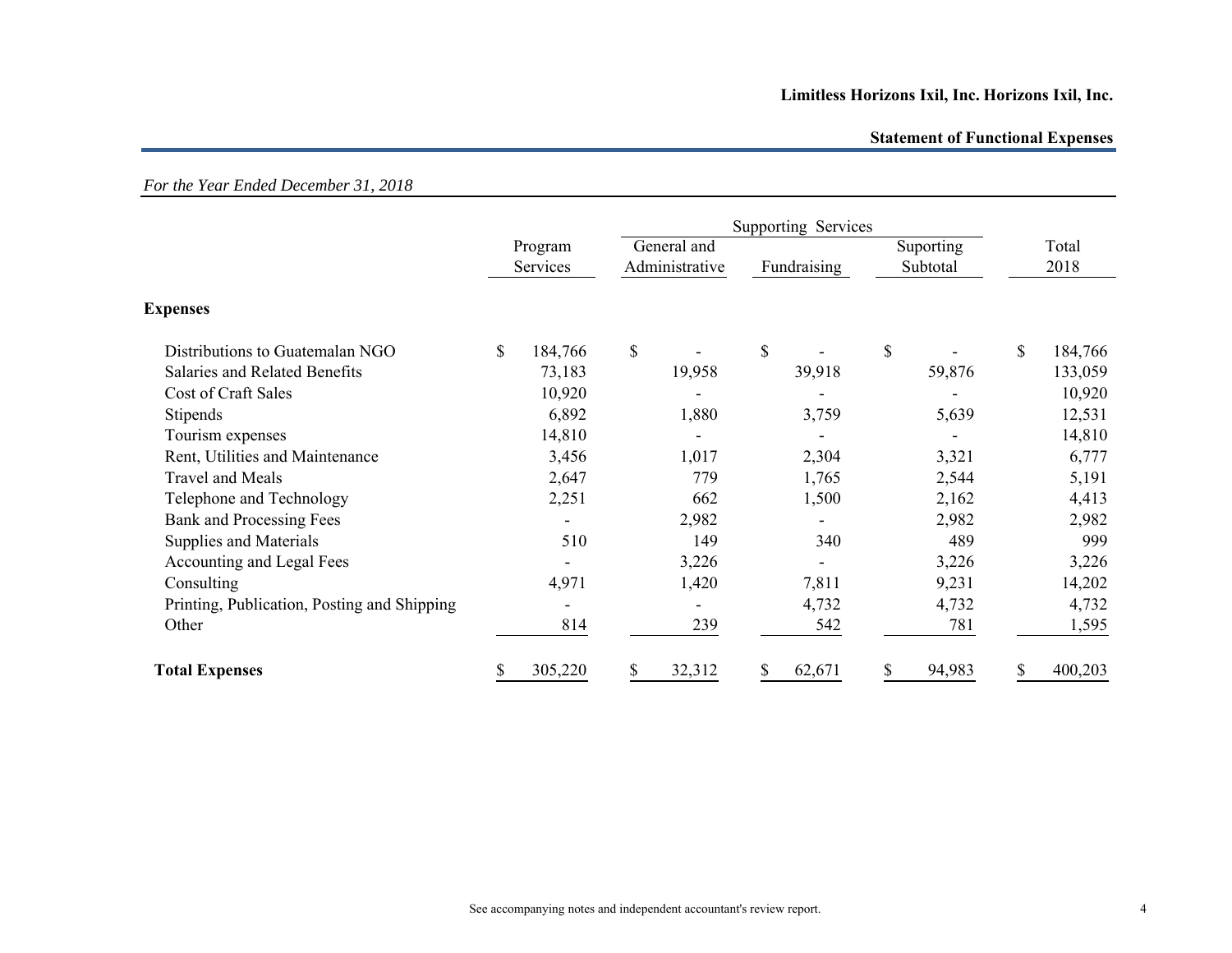## **Limitless Horizons Ixil, Inc.**

## **Statement of Cash Flows**

| For the Year Ended December 31, 2018                |                |
|-----------------------------------------------------|----------------|
| <b>Cash Flows from Operating Activities:</b>        |                |
| Change in Net Assets                                | \$<br>(98,205) |
| Adjustments to reconcile change in net assets       |                |
| to net cash used in operating activities:           |                |
| Depreciation                                        | 1,934          |
| Net unrealized losses on investments                | 11,438         |
| Changes in Assets and Liabilities:                  |                |
| Contributions and Grants Receivable, Net            | (11, 851)      |
| Prepaid Expenses and Other Assets                   | (2,565)        |
| Accounts Payable and Accrued Liabilities            | 15,361         |
| <b>Net Cash Used by Operating Activities</b>        | (83, 888)      |
| <b>Cash Flows from Investing Activities:</b>        |                |
| <b>Purchases of Investments</b>                     | (4, 543)       |
| Sales of Investments                                | 80,419         |
| Purchases of Property and Equipment                 | (5,080)        |
| <b>Net Cash Provided by Investing Activities</b>    | 70,796         |
| <b>Net Decrease in Cash and Cash Equivalents</b>    | (13,092)       |
| <b>Cash and Cash Equivalents, Beginning of Year</b> | 244,400        |
| <b>Cash and Cash Equivalents, End of Year</b>       | \$<br>231,308  |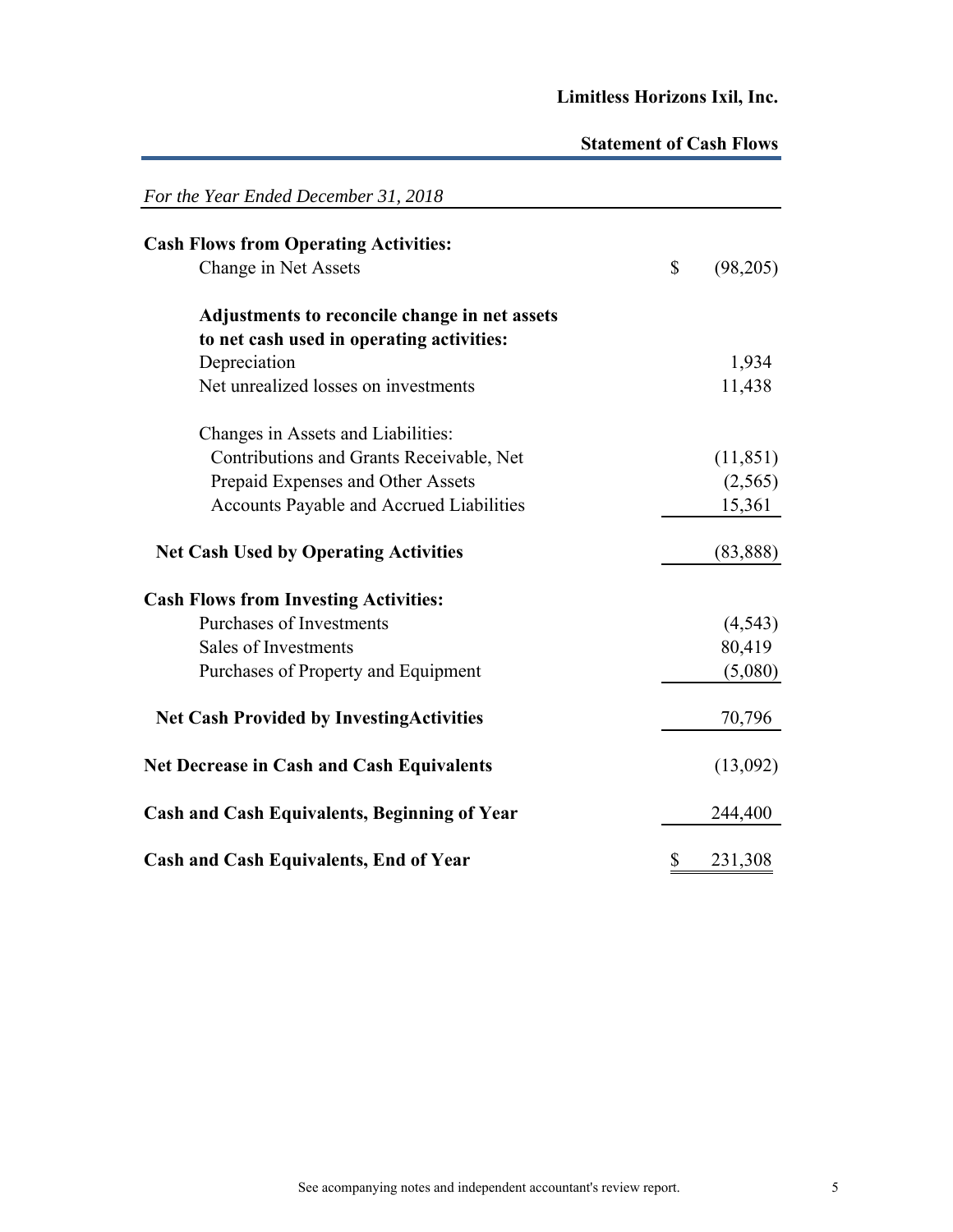#### **Notes to Financial Statements**

#### **(1) Summary of Significant Accounting Policies and General Information**

#### *(a) Organization*

Limitless Horizons Ixil (LHI) is a non-profit organization, incorporated and located in the State of Massachusetts. LHI's mission is to create opportunities for the indigenous youth, women, and families of Chajul, Guatemala, to develop the academic and professional skills needed to effect change in their lives and community. The organization is supported primarily through contributions and grants.

#### *(b) Basis of presentation*

The accompanying financial statements are presented on the accrual basis of accounting, and in accordance with FASB ASC 958, *Not-for-Profit Entities*.

#### *(c) Cash and cash equivalents*

LHI considers all cash on hand and in banks to be cash equivalents.

#### *(d) Contributions and grants receivables*

Contributions and other receivables approximate fair value.

#### *(e) Allowance for uncollectible contributions and grants receivables*

LHI uses the allowance method to record uncollectible contributions and grants receivable. The allowance is based on prior years' experience and management's analysis of specific contributions and grants made. Management has determined that all contributions and grants are collectible as of December 31, 2018. Accordingly, an allowance for doubtful accounts has not been established.

#### *(f) Investments*

Investments are carried at fair value. LHI invests in exchange-traded funds (ETFs) which are classified in Level 1 of the fair value hierarchy because their fair values are based on quoted prices for identical securities.

#### *(g) Property and equipment*

Property and equipment in excess of \$65 are capitalized and stated at cost. Property and equipment are depreciated on a straight-line basis over the estimated useful lives of the related assets, generally three to seven years. The cost of maintenance and repairs is recorded as expenses are incurred. Depreciation expense for the year ended December 31, 2018 totaled \$1,934.

#### *(h) Income taxes*

LHI is exempt from Federal Income Taxes under Section  $501(c)(3)$  of the Internal Revenue Code. Accordingly, no provision for income taxes has been made in the accompanying financial statements. LHI is not a private foundation.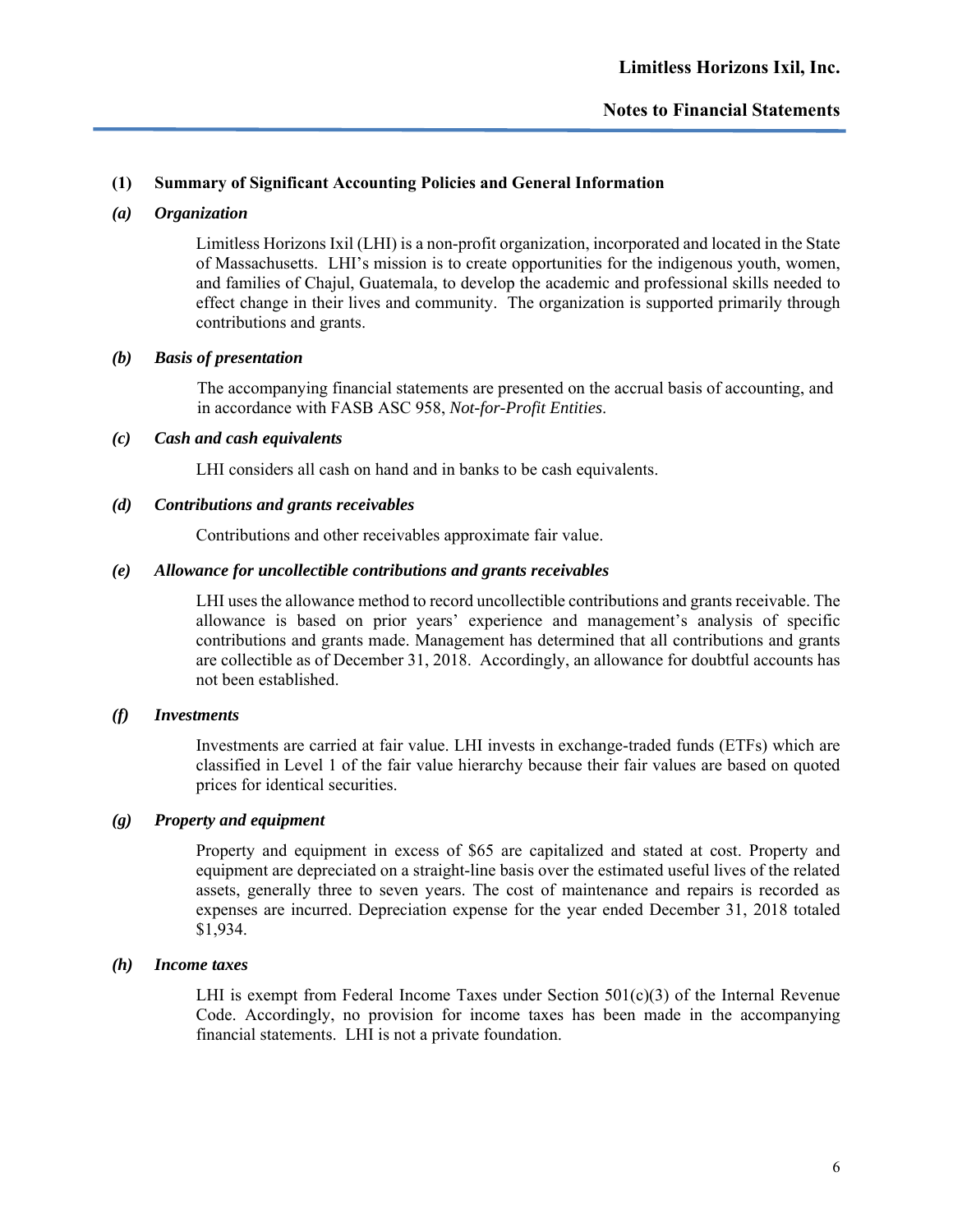#### *(i) Classes of Net Assets*

The financial statements report amounts separately by class of net assets as follows:

*Without Donor Restrictions* include unrestricted revenue and contributions received without donor-imposed restrictions. These net assets are available for the operation of LHI and include both internally designated and undesignated resources.

*With Donor Restrictions* include revenue and contributions subject to donor-imposed stipulations that will be met by the actions of LHI and/or the passage of time. When a restriction expires, temporarily restricted net assets are reclassified to unrestricted net assets and reported in the Statement of Activities and Changes in Net Assets as net assets released from restrictions.

#### *(j) Contributions and grants*

Contributions without donor restrictions and contributions with donor restrictions are recorded as revenue in the year notification is received from the donor. Contributions and grants with donor restrictions are recognized as without donor restrictions only to the extent of actual expenses incurred in compliance with the donor-imposed restrictions and satisfaction of the time restrictions. Such funds in excess of expenses incurred are shown as net assets with donor restrictions in the accompanying financial statements.

#### *(k) In-kind contributions*

No amounts have been reflected in the statements for donated volunteer services because the criteria for recognition under generally accepted accounting principles have not been satisfied. However, a substantial number of volunteers have donated significant amounts of their time to develop LHI's programs and fundraising events.

#### *(l) Use of estimates*

The preparation of the financial statements in conformity with accounting principles generally accepted in the United States of America requires management to make estimates and assumptions that affect the reported amounts of assets and liabilities at the date of the financial statements and the reported amounts of revenue and expenses during the reporting period. Accordingly, actual results could differ from those estimates.

#### *(m) Functional allocation of expenses*

The Statements of Activities and Changes in Net Assets report certain categories of expenses that are attributable to more than one program or supporting function. Therefore, these expenses require allocation on a reasonable basis that is consistently applied. The expenses that are allocated include salaries and related benefits, stipends, rent, travel, utilities and supplies. All of the foregoing expenses listed in the previous sentence are allocated based upon hours spent and expenses incurred in each program or supporting function.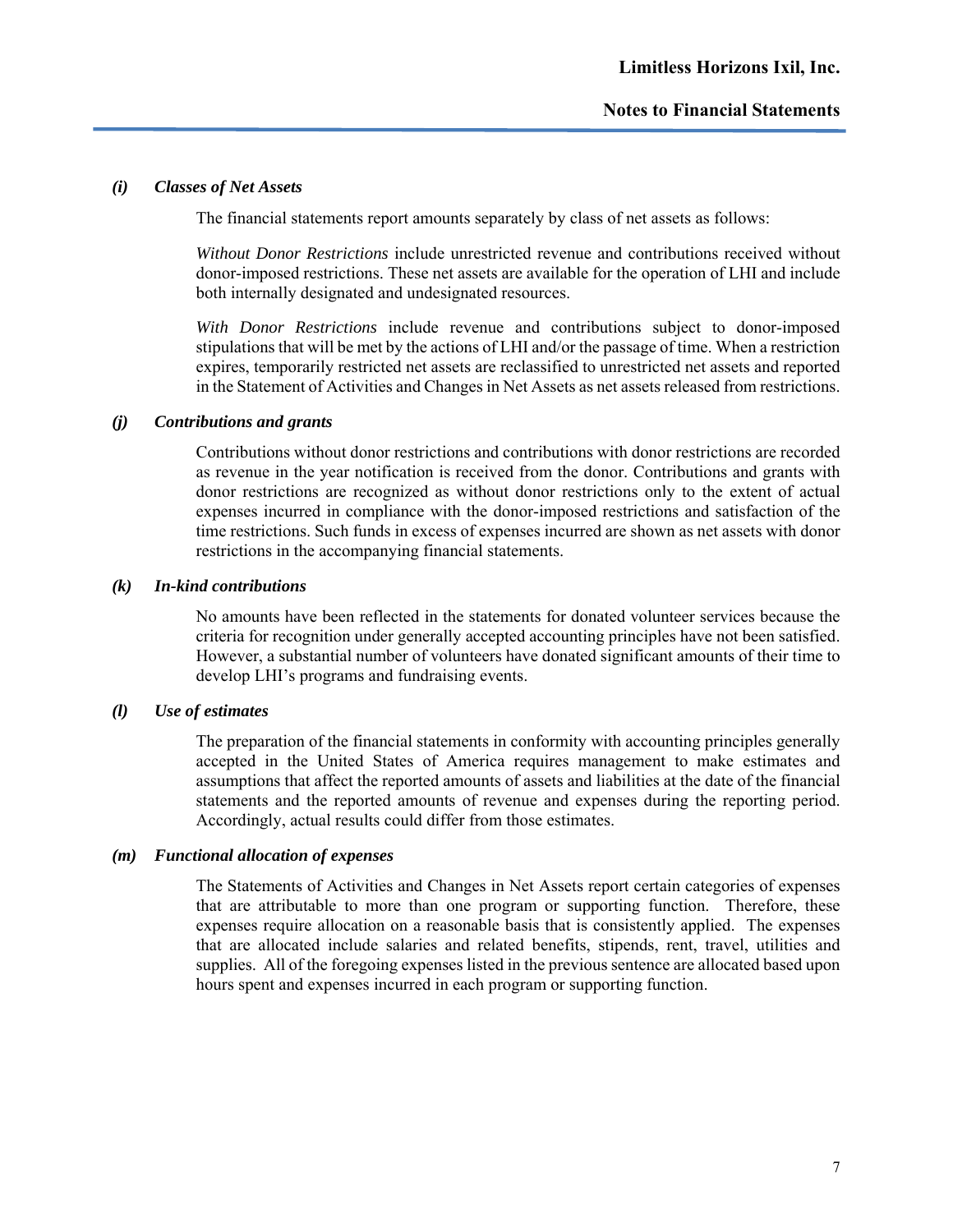#### **Notes to Financial Statements**

#### *(n) Liquidity*

As part of LHI's liquidity management, it has a policy to structure its financial assets to be available as its general expenditures, liabilities, and other obligations come due. In addition, LHI invests cash in excess of a Board approved threshold in investments. LHI has \$382,196 of financial assets available within one year of the balance sheet date to meet cash needs for general expenditures consisting of cash and cash equivalents of \$231,308, Investments of \$97,409, and Contributions and Grants Receivable of \$53,479. None of these financial assets are subject to donor or other contractual restrictions that make them unavailable for general expenditures within one year of the balance sheet date. The contributions receivable are subject to implied time restrictions but are expected to be collected within one year. LHI has a goal to maintain financial assets, which consist of cash and cash equivalents to meet 90 days of normal operating expenses, which are on average, approximately \$100,000. The 90 day policy is selfimposed, and is not a formal board restriction. LHI has a policy, however, to structure its financial assets to be available as its general expenditures, liabilities, and other obligations come due. In addition, as part of it liquidity management, LHI invests cash in excess of their policy in various investments, including certificates of deposits and exchange-traded funds.

#### *(o) Recent Accounting Pronouncements*

Issued in August 2016 ASU 2016-14, *Presentation of Financial Statements of Non-Profit Entities,* makes certain improvements that address many, but not all, of the identified issues about the financial reporting for not-for-profits. The amendments in this Update are effective for annual financial statements issued for fiscal years beginning after December 15, 2017, and for interim periods within fiscal years beginning after December 15, 2018. Application to interim financial statements is permitted but not required in the initial year of application. Early application of the amendments in this Update is permitted. The amendments in this Update should be initially adopted only for an annual fiscal period or for the first interim period within the fiscal year of adoption. The amendments in this Update should be applied on a retrospective basis in the year the Update is first applied. However, if presenting comparative financial statements, a not for profit has the option to omit certain information for any periods presented before the period of adoption. LHI has evaluated the effects ASU 2016-14 will have on its financial statements and related disclosures and has updated its disclosure herein. The adoption of this pronouncement had no effect on the amounts reported in this financial statement.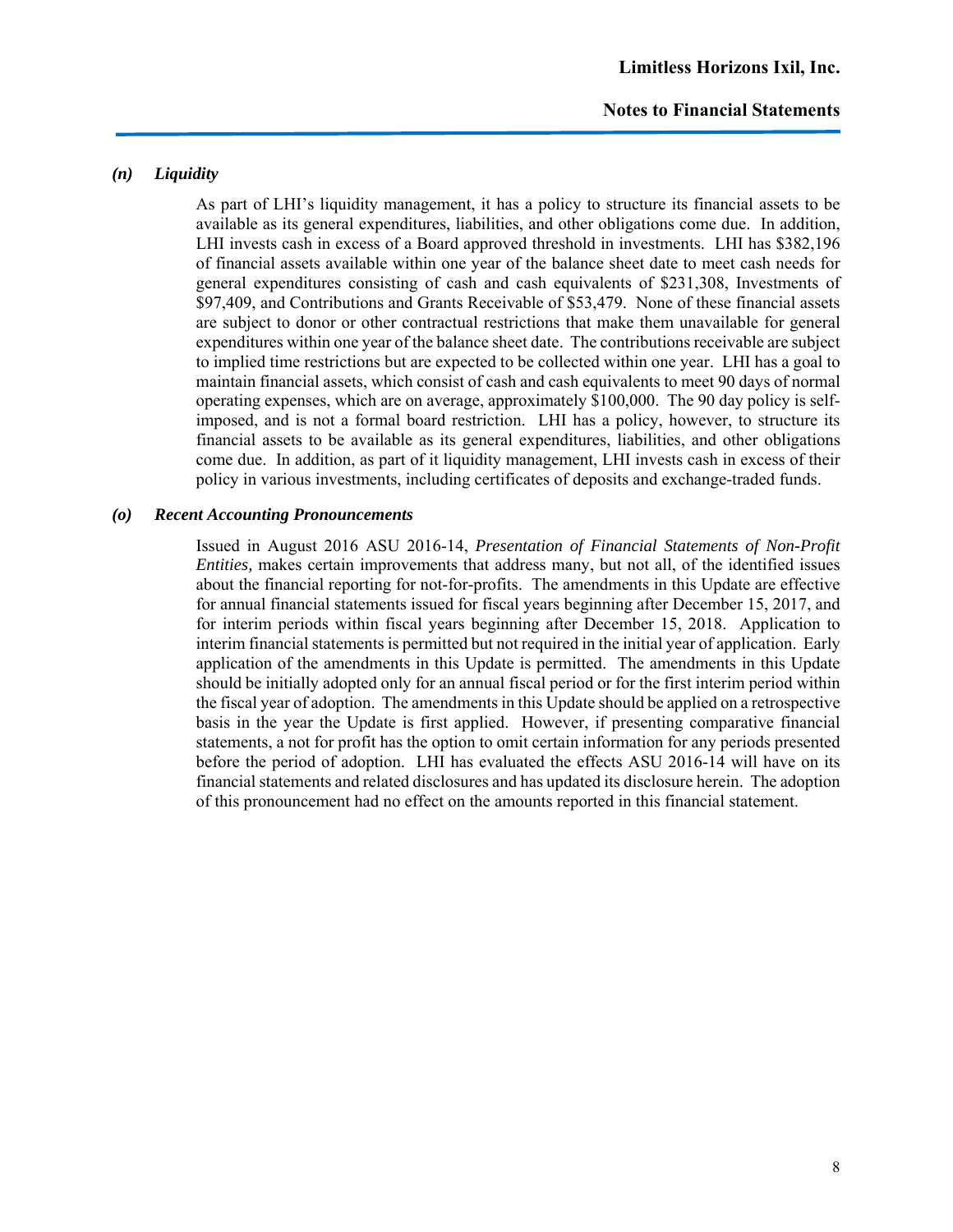#### **(2) Investments**

The overall investment objective of LHI is to attain a long-term rate of return sufficient to fund a portion of its annual activities and to preserve and enhance the real (inflation-adjusted) purchasing power of the investment portfolio. LHI diversifies its investments among various asset classes and the funds invested in ETFs are authorized by the Board of Directors.

LHI's investments by major category in the fair value hierarchy as of December 31, 2018 are as follows:

|               | <b>Classification</b> | <b>Fair Value</b> |
|---------------|-----------------------|-------------------|
| <b>Bonds</b>  | Level 1               | \$34,650          |
| <b>Stocks</b> | Level 1               | 62.759            |
| Total         |                       | 97,409            |

There were no transfers into or out of Level 1, Level 2, or Level 3 for the year ended December 31, 2018. There are no Level 2 or Level 3 investments.

The investment returns for the year ended December 31, 2018 is summarized as follows:

| Investment return:     |             |
|------------------------|-------------|
| Interest and dividends | 4,200<br>S. |
| Net unrealized losses  | (11, 438)   |
| Investment return      |             |